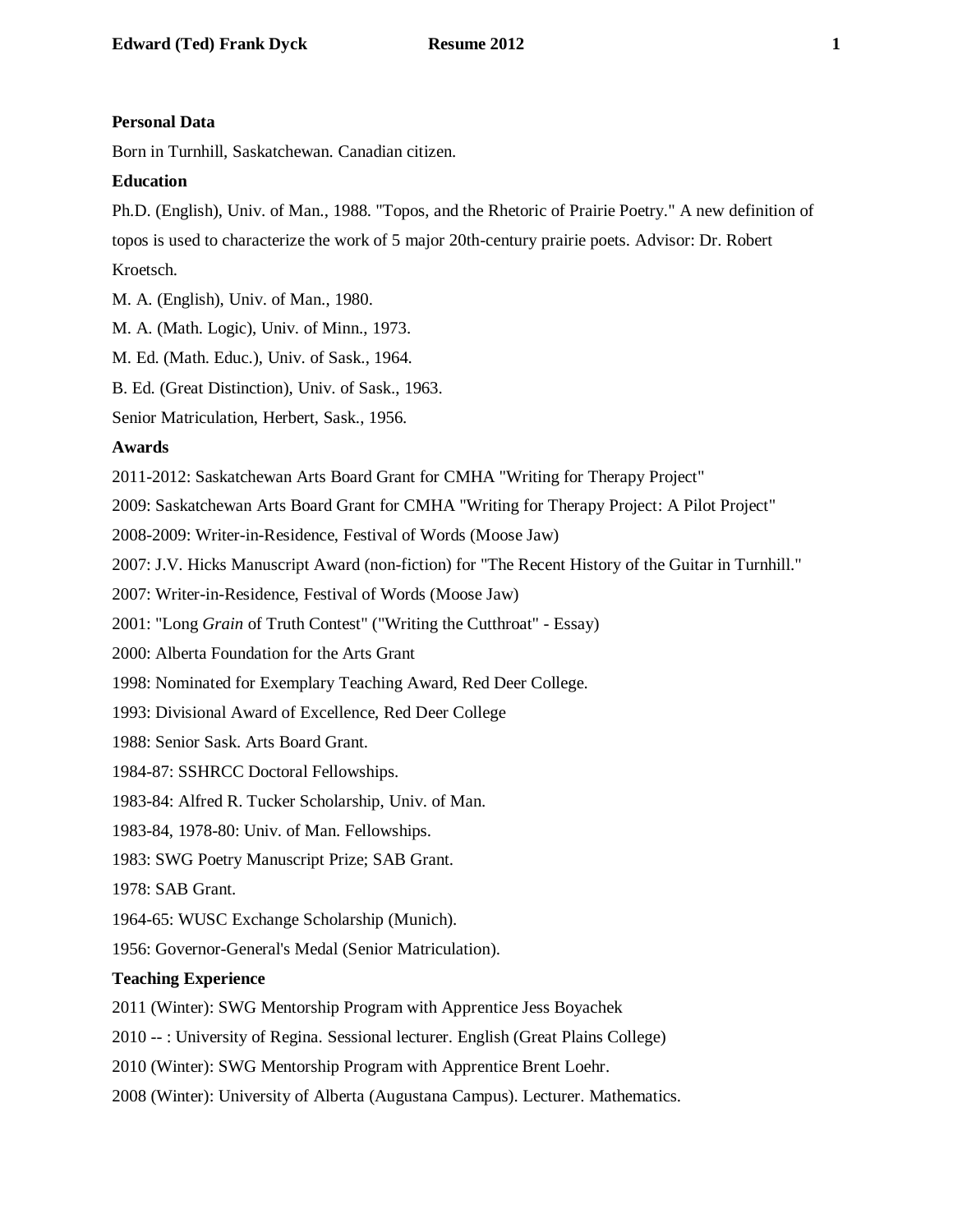2006 (Spring): Aurora College (Bechoko-Edzo). Instructor. English through Storywriting for the Tlicho.

2005 (Summer): Great Northern Arts Festival (Inuvik NT). Workshop in storytelling.

2005 (Spring/Summer): Aurora College. Instructor. Creative writing, mathematics.

2003 (Summer): Philipps-University Marburg (GER). Workshop in writing.

2002-2004: Aurora College (Inuvik). TEP: Senior Instructor. English, Native Literature, mathematics, and pedagogy.

2002 (Summer): Philipps-University Marburg (GER). Guest Instructor. Poetry and the Novel.

2001-2002 (Mathematics): Augustana University College. Lecturer. Introductory Calculus, Linear Algebra, Abstract Algebra.

1991-98 (English): Red Deer College. Instructor. Introductory English, American literature, Canadian literature, Creative Writing, Critical Theory, Rhetoric. Founding member of Writing & Publishing Group. Community Education writing courses. Adviser to Writers' Club. Adviser to English 504 (Honours Project).

1989-91: Univ. Man. Assistant professor. Composition, introductory English, Canadian literature.

1989 (S): Univ. Augsburg. Guest professor. Seminars on the Canadian novel (graduate) and Canadian poetry (undergraduate).

1988-89: St. Peter's College (Univ. Sask.). Canadian literature.

1980-87: Univ. of Man. and Sask. Sessional lecturer, intermittently. Introductory English and 2 yrs. of Creative Writing.

1965-78 (Mathematics): Univ. of Toronto, of Missouri (St. Louis), and of Minn.; Gustavus Adolphus College (Minn.); Sask. Technical Institute.

#### **Other Experience**

Founding member. First president. AKA (alternate gallery). Saskatoon SK, 1981-83.

Founding member. Past president. WINS (support group for support groups). Red Deer AB, 1998-2000. [WorDoctor.](http://www.wordoc.sasktelwebsite.net/) Writing & editing services.

## **Readings**

2011: Moose Jaw SK (Headliner, Performers Café). April 21.

2010: Winnipeg (Can. Mennonite University; Yellow Dog Tavern Reading Series) . September 27.

2007, 2008-2009: Various, as writer in residence at Festival of Words (Moose Jaw & District).

2003: Philipps-University Marburg (GER). Canadian Literature Day. "Gopher-hole Poetics."

2001: Swift Current SK (Literary Cafe), Medicine Hat AB (Public Library).

2000: Moose Jaw SK (Festival of Words)

1997: Saskatoon  $(25<sup>th</sup>$  Anniversary Grain)

1994: Red Deer, Lindsay Thurber Comp. High School; Red Deer College, SummerWrite.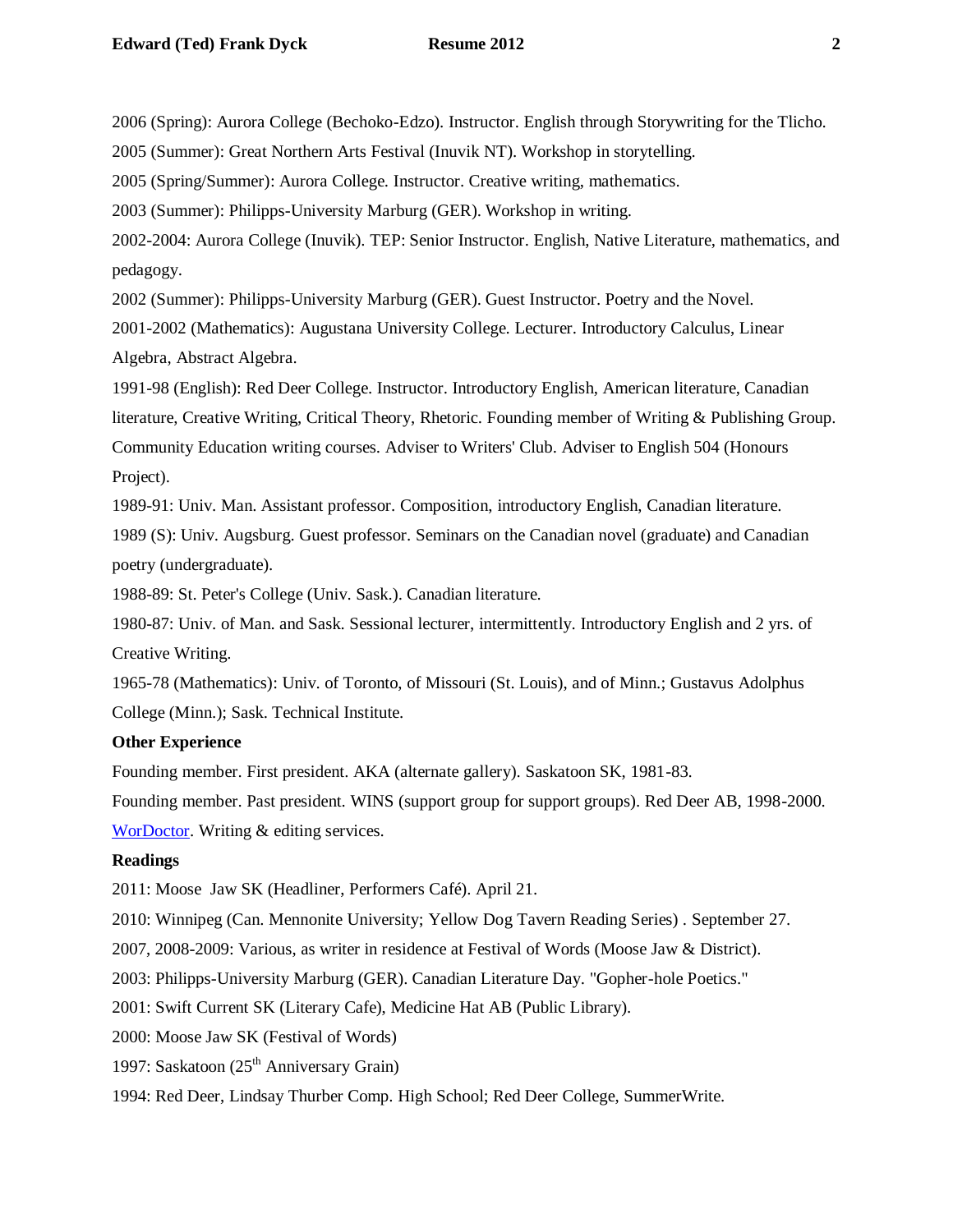1993: Red Deer, Central Jr. High School.

1992: Saskatoon (Grain Celebration)

1990: Univ. of Alberta.

1989: Univ. of Aachen, Augsburg, Duesseldorf, Erlangen, Giessen, Munich, and Salzburg.

1988: Saskatoon (23 Below).

1987: Saskatoon (Omingmak Show Opening).

1986: Saskatoon (23 Below); Red Deer College.

1985: Regina; Saskatoon (National Book Festival); Fort San (guest reader with Fred Wah, Sask. Summer School of the Arts).

1984: Saskatoon (with Saskatoon Moving Collective's performance of "Od"); Winnipeg.

1983: Sask. (Eastend, North Battleford, Regina); Toronto (Free Times Cafe); Ottawa (Tree).

1982 and earlier: Various places in southern Saskatchewan.

## **Workshops**

2010: On character (The Bees, Regina SK). Moose Jaw Muse Retreat Facilitator (Writing therapy).

2009: Itinerant Writer-in-Residence. CMHA (SK) & SAB Writing for Your Life Project.

2007, 2008-2009: Writer-in-Residence, Festival of Words (Moose Jaw & District). Various school

workshops; CMHA Writers Group; Story-Writing with New Canadians; "Form or Formula?" (adult

poetry workshop); "Narrative Technique" (adult prose workshop); "Verse or Worse" and "The Whole

Caboodle" (adult poetry workshops); "Text" and "Narrator" (adult prose workshops).

2006: Okimaw Ochi Healing Lodge (Maple Creek SK). Storywriting workshop.

2005: Great Northern Arts Festival (Inuvik NT). Storytelling.

2000: Life Writing, Wetaskiwin Public Library, AB.

1996: Writing Naturally, Pine Lake, AB.

1995: Golden Circle Seniors Writing Group, Red Deer.

1994: Summer-Write, Red Deer College.

1993: Writing Poetry, Central Jr. High School, Red Deer.

1988: Oral reading in the Divine Office, St. Peter's Abbey, Muenster, Sask.

1987: Birch Hills High School, Sask.

1985: Regina (Poetics & Rhetoric with The Correction Line); Fort San (Guest Instructor in poetry, SSSA).

1985: Winnipeg (The Death of Realism, 8th Annual Man. Writers Conf., St. John's College).

1983: Cypress Hills Community College, Swift Current, Sask. (Short-term Writer-in-Residence: one week of workshops in fiction and poetry, culminating in a group reading televised locally and a chapbook published by CHCC.)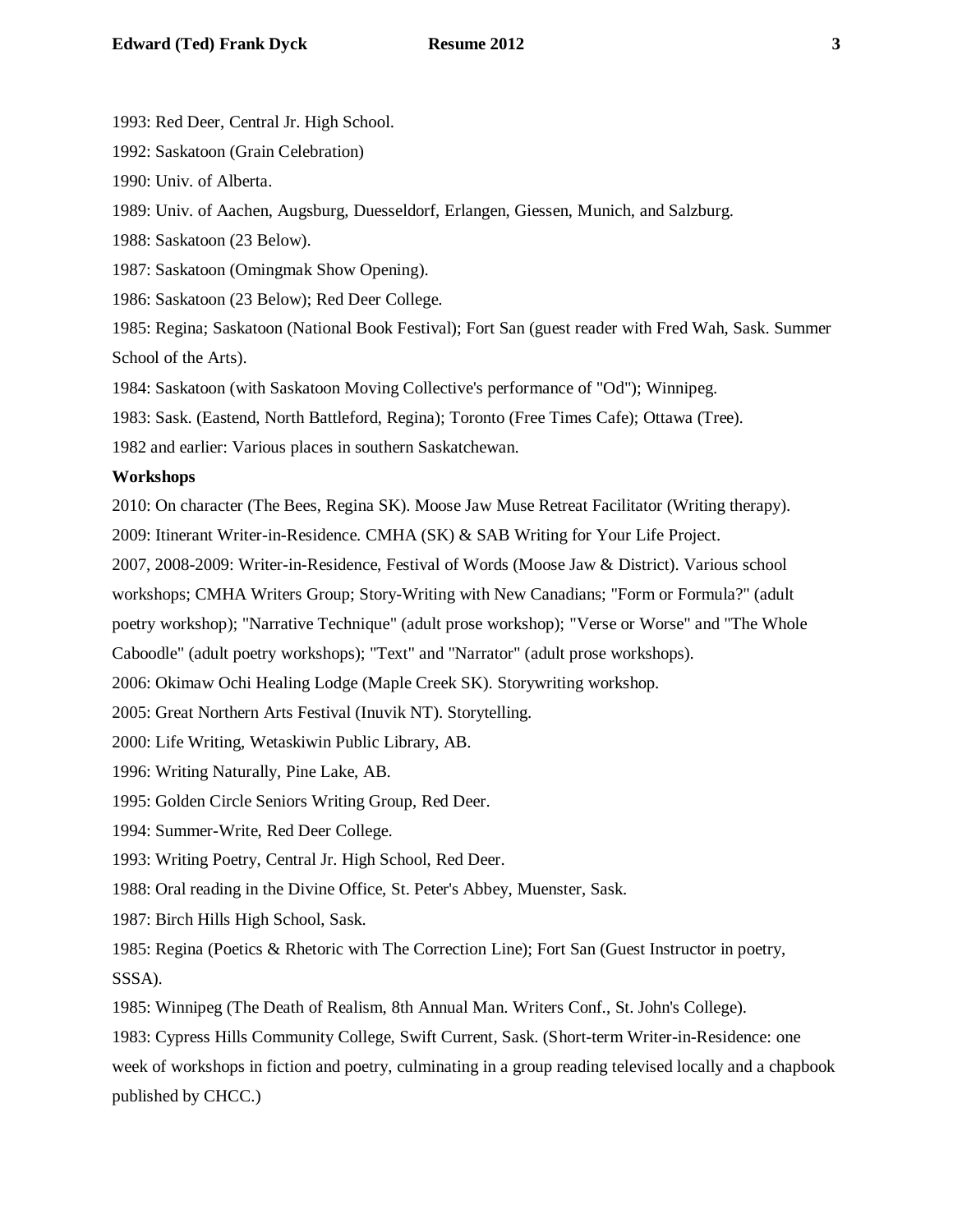1982: Winnipeg (1st Annual Man. Writers Guild Conf.)

## **Editing**

Rhubarb Magazine (Summer 2011). Special Issue on Mental Health. Guest editor.

Transition 2007 --. Magazine of CMHA (SK). Editor.

tusaayaksat (Inuvik) Fall, 2004. Inuvialuit magazine. Interim editor

RedNeck. 2000 - 2003. Online literary magazine

A poem of pears. By Victor Jerrett Enns. Victor Publishing, 1999. Editor.

Selected Proceedings of the Icelandic Connection Conference. Canadian Ethnic Studies. Special Issue

29.3 (1997). Guest editor with Robert Mills.

Proceedings of the Leonard Cohen Conference. Canadian Poetry 13-14 (S-F 1993). Guest editor.

Grain 1980-83. Editor-in Chief.

## **Radio**

"Life Writing." Daybreak. CBC, 00/02/06. Interviewed by Judy Hamill.

"Coming Out." This Morning. CBC, 00/01/07. Personal essay read by author.

Interviews with visiting writers; host and producer of "RadioGrain" (CJUS-FM Univ. of Sask.). 1981-83.

# **Publications**

## **(a) Books:**

Apostrophes to Myself (Oolican 1987). Poetry.

Pisscat Songs (Brick 1983). Poetry.

The Mossbank Canon (Turnstone 1982). Poetry.

Odpoems & (Coteau 1978). Poetry.

## **(b) Anthologies:**

Follow the Plough (Black Moss Press 2000). Ed. John B. Lee. Poetry.

2000% Cracked Wheat (Coteau Books 2000). Eds. Robert Currie, et al. Fiction.

New Life in Dark Seas: Brick 25 (Brick Books 2000). Ed. Stan Dragland. Poetry.

Inscriptions (Turnstone 1992). Ed. Dennis Cooley.

A Sudden Radiance (Coteau 1987). Eds. Lorna Crozier and Gary Hyland. Poetry.

Trace (Turnstone 1986). Ed. Birk Sproxton. Poetics.

100% Cracked Wheat (Coteau 1983). Eds. Robert Currie and others. Poetry.

Draft (ECW and Turnstone 1981). Ed. Dennis Cooley. Poetry.

## **(c) Editions:**

Canadian Ethnic Studies. Selected Proceedings of the 2nd Biennial Red Deer College Conference, "The Icelandic Connection." Vol. 23.3 (1997). With Robert Mills.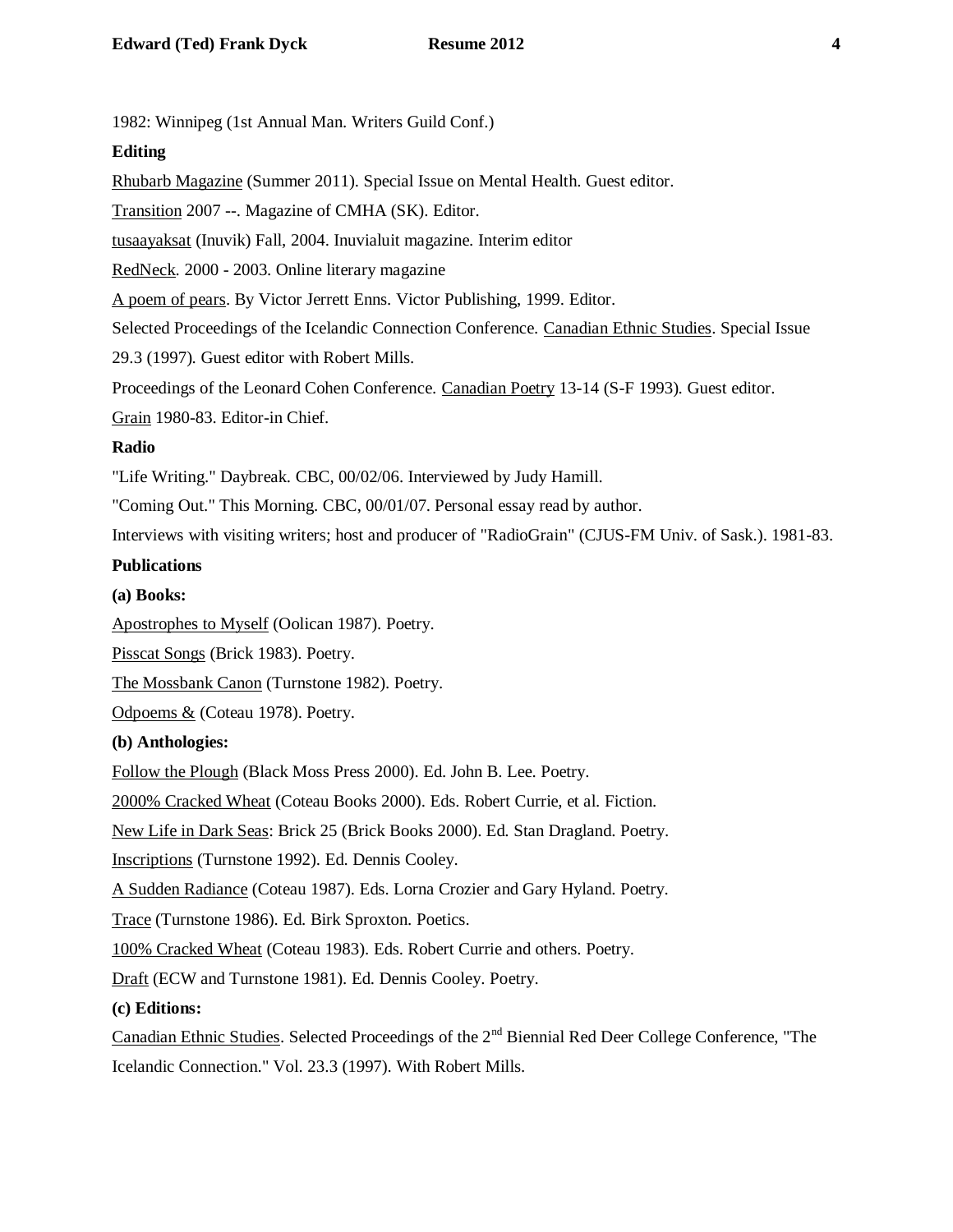Canadian Poetry. Proceedings of the 1st Biennial Red Deer College Conference, "Leonard Cohen: Singer

as Lover, Reconsidered." Vol. 13-14 (S-F 1993).

Essays on Saskatchewan Writing (SWG 1987). Criticism.

Chapbook (SSWP 1983). Poetry and Prose.

# **(d) Periodicals:**

i. Articles

"Publishing & Sex 2.0." Active voice. EAC Newsletter. 2011 (Forthcoming).

"By the Light of the Lilac Moon." Invited essay on Sharon Butala. Prairie Fire. Special Issue edited by Geoff Hancock. 2011 (Forthcoming).

"The Rhetoric of Geometric Abstraction: Marko Spalatin." Word & Image 23.1 (Jan-Mar 2007): 59-71.

"Belugas All the Way Down." [Proceedings of the 14th Inuit Studies Conference.](http://pubs.aina.ucalgary.ca/aina/14thISCProceedings.pdf) University of Calgary, 2004.

"The Gopher Hole: A New/Old Prairie Poetics." AhornBlaetter 16 (2003): 103-110.

"On the Real [De Gass]." AhornBlaetter 16 (2003): 111-115..

"Topos in Rhetorical Argumentation: From Enthymeme to Figure." Frans Van Emeren and others, eds. Proceedings of the 5th International Conference of ISSA. Amsterdam, 2003.

"The Places of Aboriginal Writing Canada 2000." The Rhetoric of Canadian Writing. Streenman-

Marcusse, Conny (Ed.) Amsterdam/New York, NY: Rodopi, 2002.

"Topos & Enthymeme." Rhetorica 20.2 (2001): 104-117.

"The Return of the Repressed: Rhetoric Toda." Mosaic 34.1 (March 2001): 93-105.

"Writing Death." Rhubarb 2.1 (Winter 2000): 16-21.

"Thom Wiens to Yvonne Johnson: Rudy Wiebe's Appropriate Voice?" Rhubarb 1.1 (Fall 1998): 29-33. By invitation.

"Symbol as Figure." J. Semiotic Res. 14.3 (1994): 47-57. By invitation.

"The Rhetoric of Eli Mandel's Imagination." The Politics of Art: Eli Mandel. Eds. Ed Jewinski and Andrew Stubbs. Cross Cultures 8. Rodopi, 1992. 31-42.

"Rhetoric and Poetry and Fred Wah." Beyond Tish. Ed. Doug Barbour. West Coast Line 25.1: 194-202. Edmonton: NeWest Press, 1991. By invitation.

"The Rhetoric of the Plain Style in Mennonite Writing." New Quarterly 10.1-2 (Spring-Summer 1990): 36-52.

"Place in the Poetry of John Newlove." Can. Lit. 122-123 (Autumn-Winter 1989): 69-91.

"Norman O. Brown's Body: Archetypal Metamorphosis." Mosaic 22/23 (Summer 1989): 31-41.

"The Topical Art of Anne Szumigalski." Arc 23 (Fall 1989): 42-54.

"The True Colours of Plain Speech." Books in Canada (Oct. 1988): 19-22.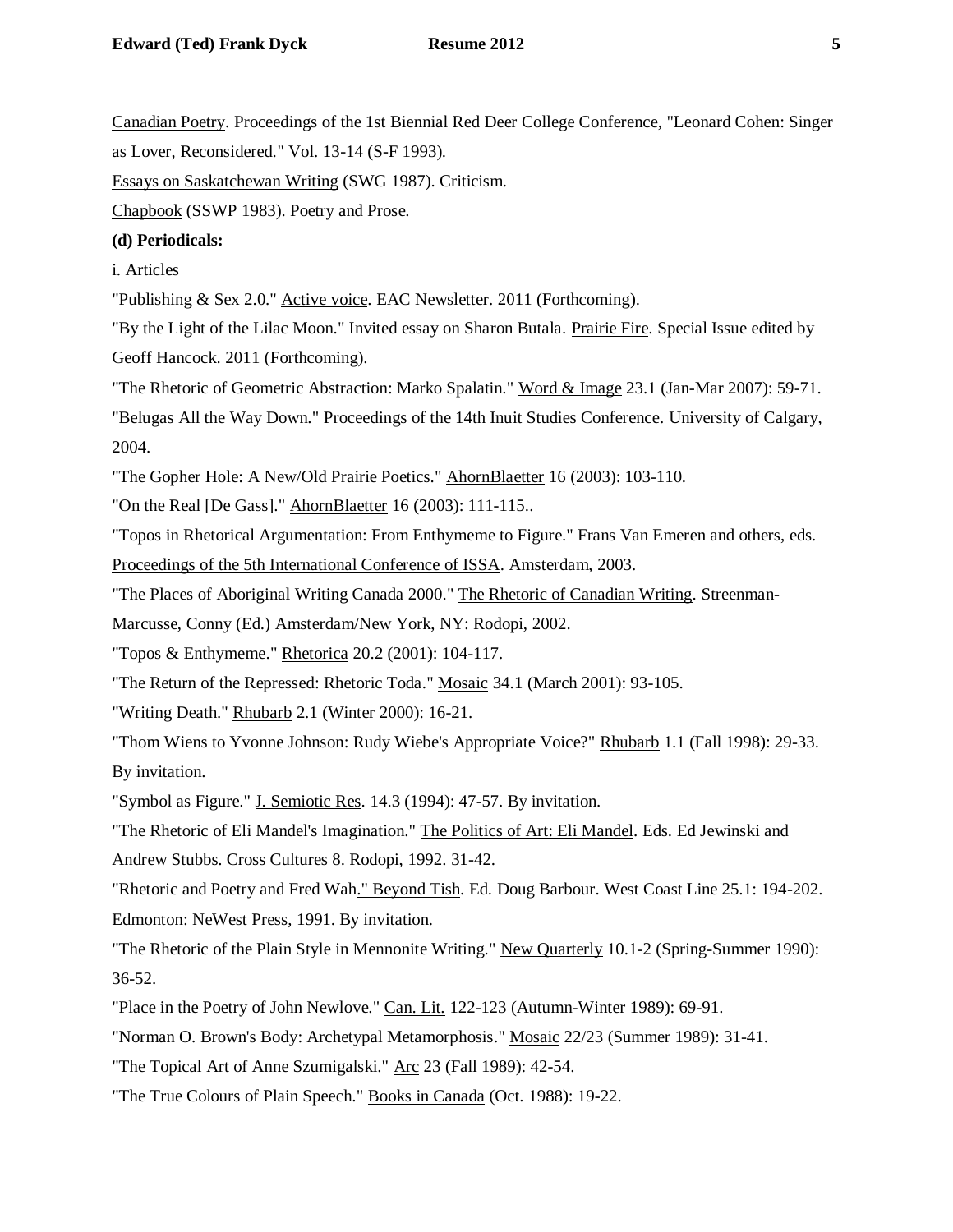"The Rhetoric of the Prairie Formula-Poem." Prairie Fire 8.1 (Spring 1987): 71-77.

- "Troilus and Cressida: Ethos, Pathos, Logos." Chaucer Review 20.3 (1986): 169-182.
- "The Rhetoric of Language (Or, The Choice)." Grain 14.2 (May 1986): 6-9.
- "Workshop Poetics?" Freelance 14.8 (April 1985). Rpt. New Poet's Handbook. Rev. ed. League of
- Canadian Poets. 1985. By invitation.
- "Liars and Truth-Tellers." Writers' Quarterly 5.2-3 (1983): 9-10.
- "The Place of Recursion in Poetry." Brick Magazine 14 (Winter 1982): 20-23.
- "Weed in a Rose Garden." NeWest Review (Summer 1982): 14-15.
- "On the Untenability of Some Propositions Currently Entertained by Some Literati." Freelance 10.10 (June 1981): 26-27.
- "The Post-Phenostructarchism of Place." Essays on Canadian Writing 18/19 (Summer/Fall 1980).
- "Touring in Nova Scotia." Canadian Cycling Magazine (1974).
- ii. Poems
- "Cutthroat #10." Rhubarb Number 22 (Summer 2009)
- Selections from Apostrophes to Myself. [Cetacean Fiction Bibliography.](http://www.helsinki.fi/~lauhakan/whale/literature/fiction.html)
- "Red Bird & Cup." Rhubarb 1.3 (Summer 1999).
- "Emberstone." Rhubarb 1.2 (Spring 1999).
- "Cutthroat #1, 3, 5." Mennonot 8 (Fall 1996).
- "Mennomonk (Or Homunculus)." Grain 22.3 (W 1995). Nominated for National Magazine Awards.
- "Fuga per canonem." Us/Them. Ed. Gordon Collier. Cross Cultures 6. Rodopi, 1992. 81-84.
- "Blue Dolphin," "A Theory of Communication." Swift Current (May 1987).
- "The Sun is Obscured," "The Poet's Nineteen Eighty Four." Dinosaur Review (Summer 1986).
- "My Dark Darling," "Yin Yang Dolphin." Dandelion 12.1 (June 1985).
- "Song for Dolphins." CV II 8.2 (August 1984).
- "Goose, in Love." Can. Lit. (Spring 1982).
- "Dreaming the Deathdream." Poetry Canada Review (Winter 1982).
- "We Are a Conversation." Can. Lit. (Autumn 1981).
- "Ah, Zeno," "Journey to Place." Writers News Manitoba 2.6 (December 1980).
- "Fragments." Descant 12.2 (1979).
- "Turnhill." The North Stone Review Number 8 (Fall-Winter 1978-1979).
- "How I Came Naturally to Verse." **Laomedan Review 3.1 (1977).**
- iii. Fiction & Non-Fiction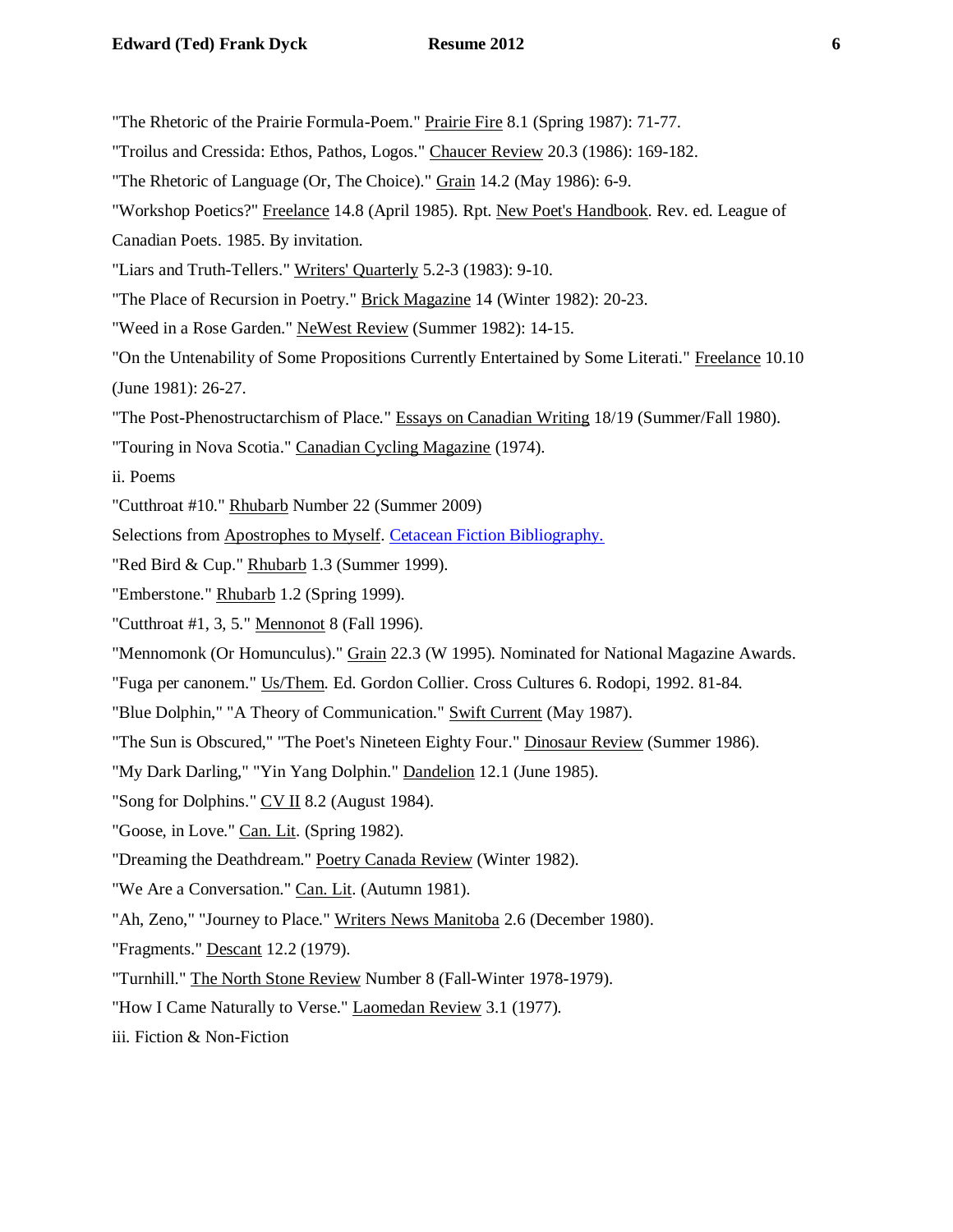"A Cossack in the Grass: an excerpt." Rhubarb Number 22 (Summer 2009).

"Writing the Cutthroat."Grain 29.2 (Fall 2001). Non-fiction. Winner of "Long Grain of Truth" Essay Contest.

"The Gopher Hole: A New/Old Prairie Topos?" 2000% Cracked Wheat (Coteau Books 2000). Eds.

Robert Currie and others. Fiction.

"Versions." Canadian Fiction Magazine 13 (Spring 1974). Fiction.

iv. Reviews

Philip Marchand's Ripostes. NeWest Review 24.2 (Dec. 1998/Jan. 1999).

Ashok Mathur's Loveruage. Wascana Review 30.1 (1995).

Robert Hilles's Cantos From a Small Room. NeWest Review (1996).

Patrick Friesen's Blasphemer's Wheel. NewWest Review (1994).

Lorna Crozier's Inventing the Hawk. NeWest Review 18.5 (June-July 1993).

Dennis Cooley's this only home and Don Kerr's In the City of Our Fathers. NeWest Review 18.2 (Feb-Mar 1993).

Kim Morrissey's Poems For Men Who Dream of Lolita. NeWest Review 18.3 (Apr-May 1993).

Bob Hilderly and Ken Norris, eds. Poets 88. Journal of Canadian Poetry 5 (1990).

Di Brandt's questions i asked my mother. FreeLance 18.6 (Feb. 1989).

Dennis Cooley's Vernacular Muse. FreeLance 18.2 (Sept. 1988)

Eli Mandel's A Family Romance. Prairie Fire 8.3 (Autumn 1987).

Robert Kroetsch's Advice to My Friends. Prairie Fire 8.4 (Winter 1987-88).

Don Kerr and Anne Szumigalski, eds., Heading Out: The New Saskatchewan Poets. Books in Canada (April 1987).

Patrick Lane's A Linen Crow, A Caftan Magpie. NeWest Review (December 1985).

Frank Davey's Louis Riel Organ and Piano Company. Prairie Fire 6.4 (Autumn/Winter 1985).

Robert Kroetsch's Essays. Prairie Fire 6.3 (Summer 1985).

Andrew Suknaski's New and Selected Poems. Dinosaur Review 6 (Winter 1985).

Lorna Crozier's Weather. NeWest Review (September 1984).

Robert Kroetsch's Field Notes. Brick (Winter 1982).

Ed Dorn's Slinger. Boundary 2 (Winter 1978).

**(e) Conferences:**

"The Phenostructarchism of Post-Place." Symposium on Manitoba Writing (Winnipeg MB). May 10-12, 2012. Keynote speaker.<http://www.mbwriter.mb.ca/symposium/information/>

"Writing for your life: A small-group experiment in writing therapy." Sixth World Conference on Mental Health (Washington DC). November 17-19 2010. Presenter.